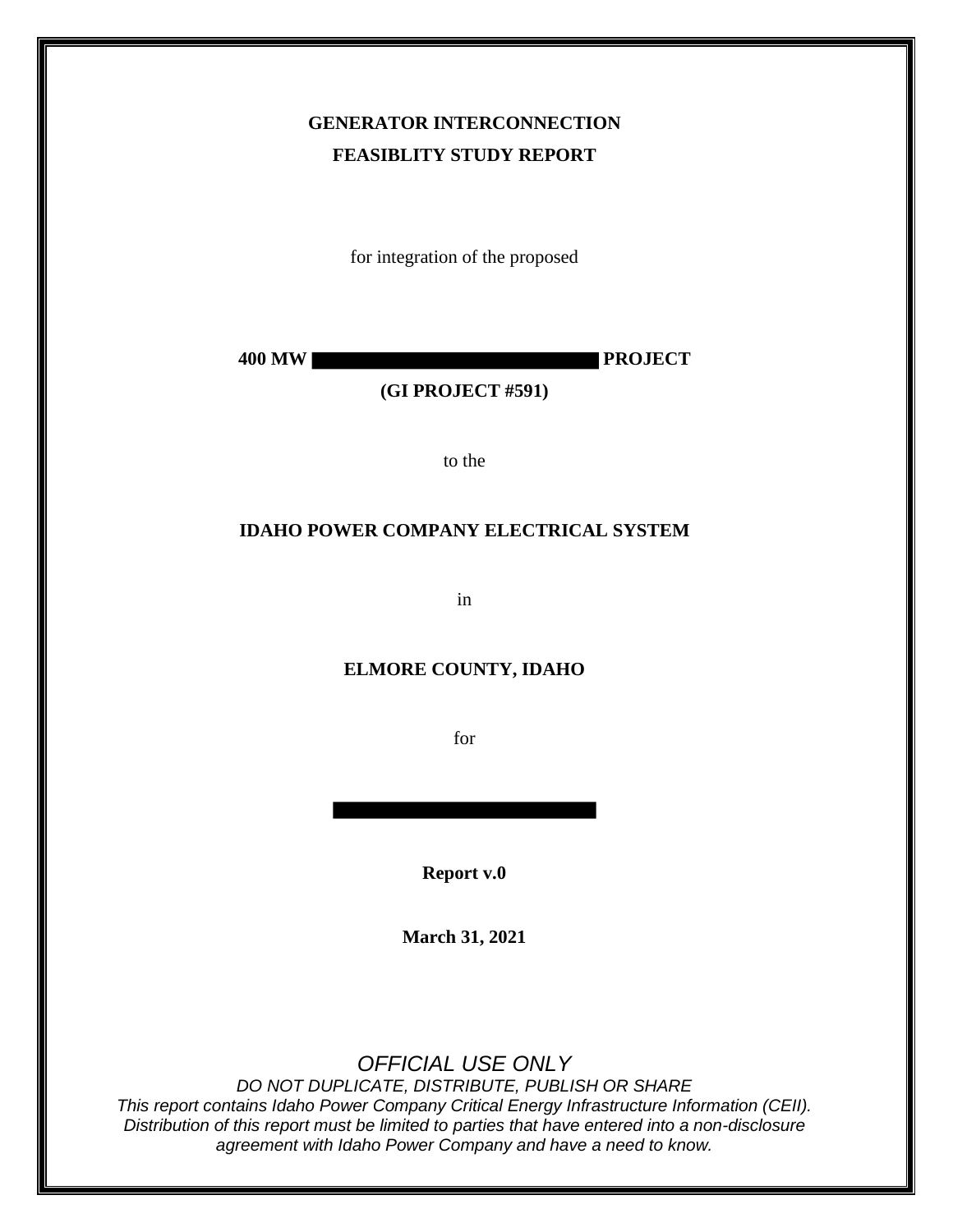# **Table of Contents**

| 1.0 |     |                                                                        |  |  |  |
|-----|-----|------------------------------------------------------------------------|--|--|--|
| 2.0 |     |                                                                        |  |  |  |
| 3.0 |     |                                                                        |  |  |  |
| 4.0 |     |                                                                        |  |  |  |
| 5.0 |     |                                                                        |  |  |  |
| 6.0 |     |                                                                        |  |  |  |
|     | 6.1 |                                                                        |  |  |  |
|     | 6.2 |                                                                        |  |  |  |
|     | 6.3 |                                                                        |  |  |  |
|     | 6.4 | <b>Electric System Protection Results and Grounding Requirements 8</b> |  |  |  |
|     | 6.5 |                                                                        |  |  |  |
| 7.0 |     |                                                                        |  |  |  |
|     | 7.1 |                                                                        |  |  |  |
|     | 7.2 |                                                                        |  |  |  |
|     | 7.3 |                                                                        |  |  |  |
|     | 7.4 |                                                                        |  |  |  |
| 8.0 |     |                                                                        |  |  |  |
| 9.0 |     |                                                                        |  |  |  |
|     |     |                                                                        |  |  |  |
|     |     |                                                                        |  |  |  |
|     |     |                                                                        |  |  |  |
|     |     |                                                                        |  |  |  |
|     |     | A-4.0 WECC Coordinated Off-Nominal Frequency Load Shedding and         |  |  |  |
|     |     |                                                                        |  |  |  |

# *OFFICIAL USE ONLY*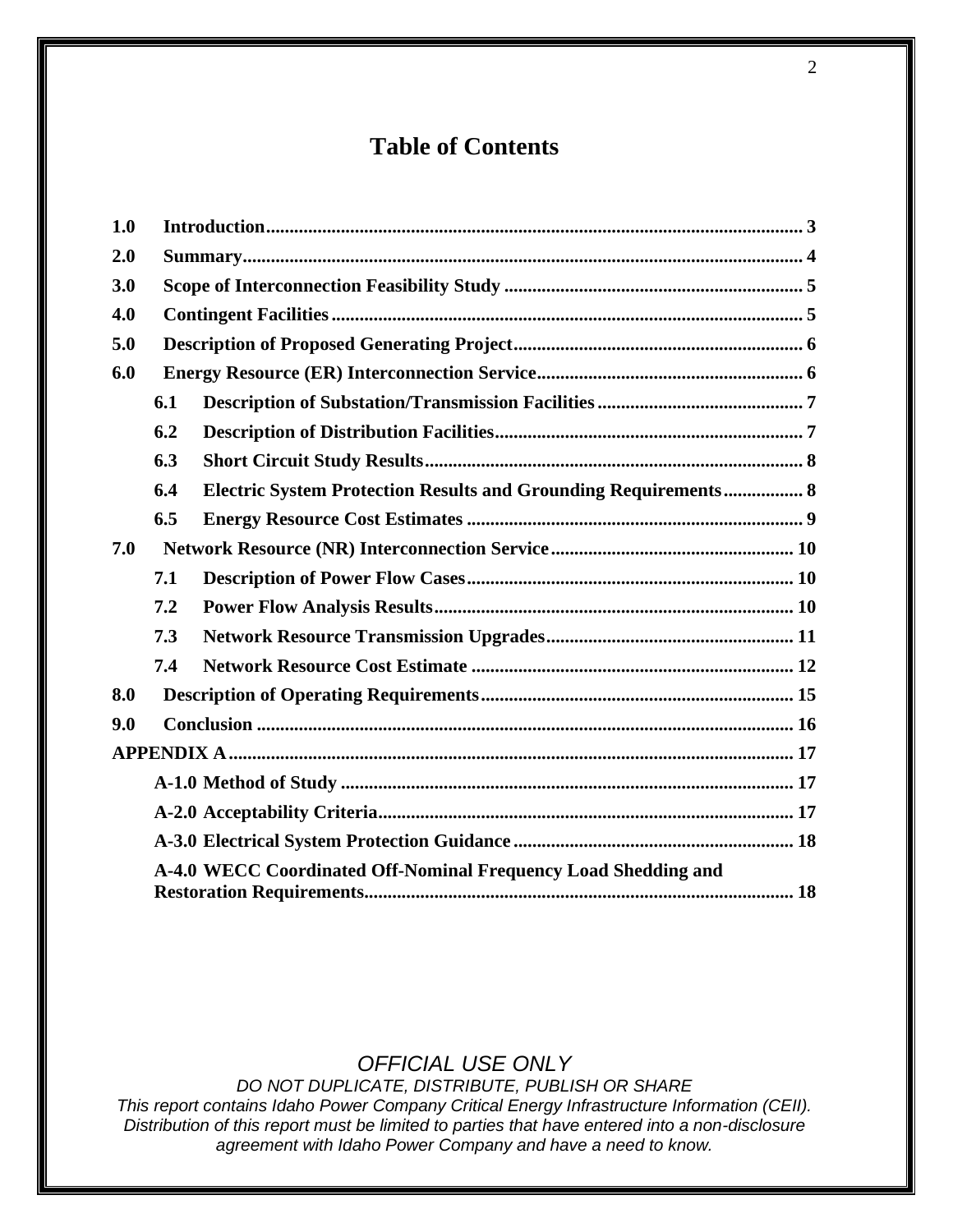#### **1.0 Introduction**

has contracted with Idaho Power Company ("Transmission Provider") to perform a Generator Interconnection Feasibility Study for the integration of the proposed 400 MW project. The Project location is in Idaho Power Company's (IPC's) Capital Region in Elmore County, Idaho. The primary project latitude and . Additionally, a secondary project location latitude and longitude coordinates were also given and are The project is Generation Interconnect (GI) queue number 591 (GI #591). The project has chosen in the Feasibility Study to be studied as both an Energy Resource (ER) Interconnection Service and a Network Resource (NR) Interconnection Service.

The Project has applied to connect to the Idaho Power's transmission system for an injection of 400 MW at a single Point of Interconnection (POI) at 230kV for the primary POI and at 138 kV for the secondary POI. The primary POI is located on IPC's 230kV line and the secondary POI is located on IPC's  $138$  kV line.

IPC projects queue GI #530, GI #551, GI #557, GI #561, GI #567, GI #568, GI #570 and GI #588 are senior queued projects in the affected area of IPC's transmission system. Idaho Power studied GI #591 with all Network Upgrades identified for GI #530, GI #551, GI #557, GI #561, GI #567, GI #568, GI #570 and GI #588 modeled as in service (Potential Contingent Facilities). No Contingent Facilities of the Network Transmission facility upgrades required by senior queue projects and their conceptual costs, have been preliminarily identified to be required for GI #591 Network Resource Interconnection Service. These Contingent Facilities will be reviewed further and finalized during the System Impact Study. GI #590 was not included in the modeling for GI #591 as the project location is the same.

This report documents the basis for and the results of this Feasibility Study for the GI #591 Generation Interconnection Customer. The report describes the proposed project, the determination of the project interconnection requirements and estimated costs for integration of the project to the Transmission Provider transmission system. This report satisfies the feasibility study requirements of the Idaho Power Tariff.

## *OFFICIAL USE ONLY*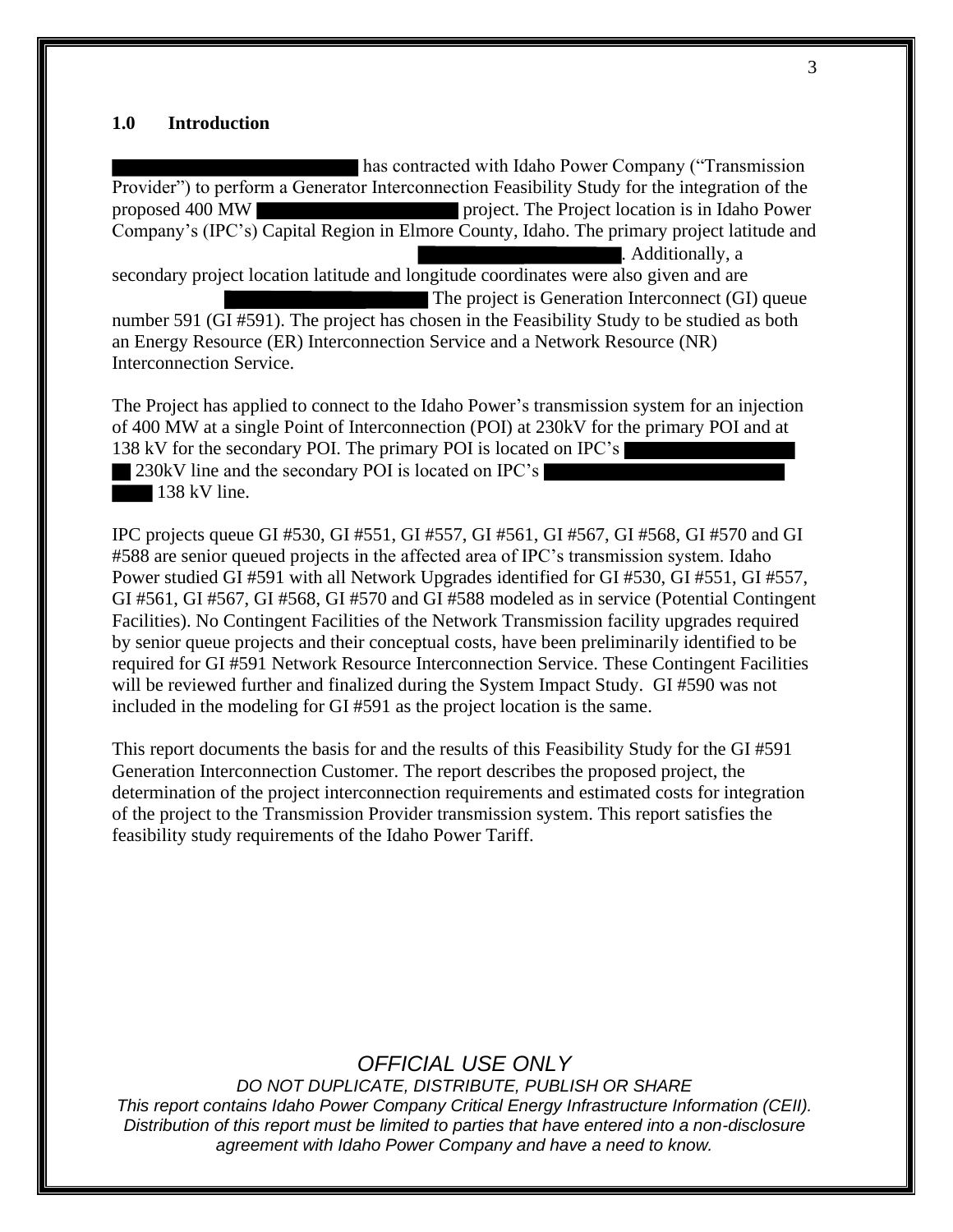### **2.0 Summary**

The feasibility of interconnecting the GI #591 400 MW generation project to the Transmission Provider's transmission system at either of the proposed Points of Interconnection (POI) was evaluated. GI #591 can be interconnected to the Idaho Power transmission system at the primary POI only. Connection to the proposed secondary POI was found to not be feasible. The two POIs evaluated are located on IPC's

230kV line and the 138 kV line. Connection to the 138 kV line is not feasible.

A System Impact Study is required to determine if any additional network upgrades are required to integrate this project into the IPCo transmission system and to evaluate full system impacts (thermal, voltage, transient stability, reactive margin). Generator interconnection service (either as an Energy Resource or a Network Resource) does not in any way convey any right to deliver electricity to any specific customer or point of delivery.

GI #591 will be required to control voltage in accordance with a voltage schedule as provided by Idaho Power Grid Operations. GI #591 will be required to manage the real power output of their generation project at the POI. Also, it may be beneficial for

for their own modeling compliance requirements, to install additional PMU devices at their facilities to monitor the generation source(s).

The total "Energy Resource Interconnection Service" generation interconnection preliminary cost estimate to interconnect the project to the primary study POI is as follows:

| ER               | POI<br>Primarv    | <b>Secondary POI</b> |
|------------------|-------------------|----------------------|
| 400<br><b>MW</b> | ,119,788<br>\$15. | INA                  |

See Section 6.5 Energy Resource Cost Estimate for the required Energy Resource facilities and cost breakdowns.

The total "Network Resource Interconnection Service" generation interconnection preliminary cost estimate to interconnect the project is as follows:

| NR     | <b>Primary POI</b> | <b>Secondary POI</b> |
|--------|--------------------|----------------------|
| 400 MW | \$62,576,272       | <b>NA</b>            |
| 330 MW | \$61,737,260       | <b>NA</b>            |

See Section 7.4 Network Resource Cost Estimate for the required Network Resource facilities and cost breakdowns. The cost estimate includes a 20% contingency and 7.25% overhead. These are cost estimates only and final charges to the customer will be based on the actual

# *OFFICIAL USE ONLY*

*DO NOT DUPLICATE, DISTRIBUTE, PUBLISH OR SHARE*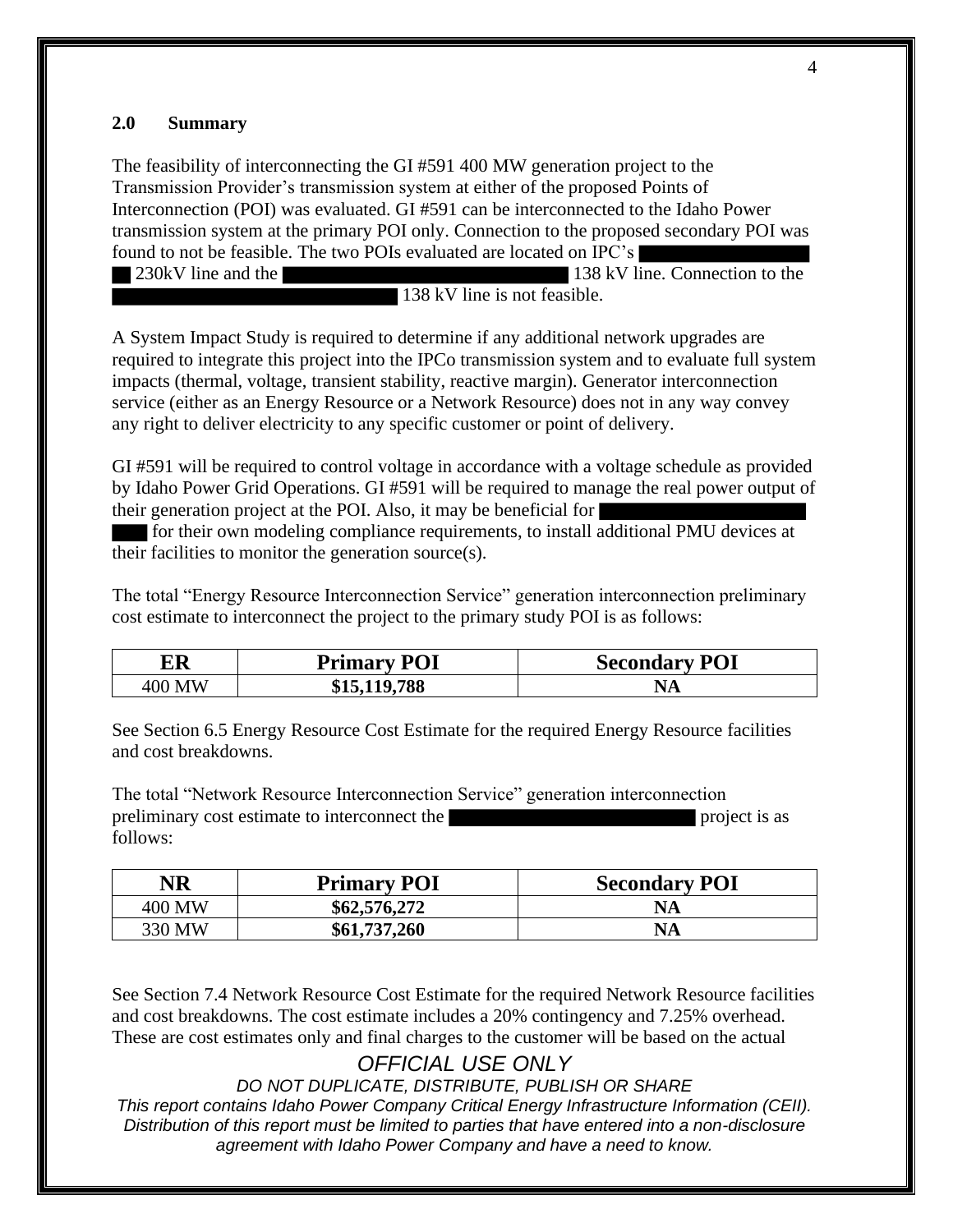construction costs incurred. It should be noted that the preliminary cost estimates do not include the cost of the customer's owned equipment.

 has applied for connection of 400 MW. Idaho Power has a Most Severe Single Contingency (MSSC) of MW. A single contingency cannot result in the loss of more than MW. If the project connects at 400 MW, two independent circuits will be needed to connect into a minimum of a 4-position ring bus to ensure that no more than MW can be lost due to a single contingency. Additionally, the project itself would need to be separated internally to break up the generation such that no more than MW could be lost due to a single contingency. The Single Line Diagram supplied does not indicate the 400 MW project is designed in this manner. Internal redesign and the additional line would be necessary to connect as a 400 MW network resource.

The schedule for designing, procuring, and constructing facilities will be developed and optimized during the Facility Study should the generation interconnection customer choose to move to that study phase of the interconnection process.

#### **3.0 Scope of Interconnection Feasibility Study**

The Interconnection Feasibility Study was done and prepared in accordance with the Transmission Provider's Standard Generator Interconnection Procedures to provide a preliminary evaluation of the feasibility of the interconnection of the proposed generating project to the Idaho Power system. As listed in the Interconnection Feasibility Study agreement, the Interconnection Feasibility Study report provides the following information:

- preliminary identification of any circuit breaker short circuit capability limits exceeded because of the interconnection;
- preliminary identification of any thermal overload or voltage limit violations resulting from the interconnection; and
- preliminary description and non-binding estimated cost of facilities required to interconnect the Large Generating Facility to the IPC System and to address the identified short circuit and power flow issues.

All other proposed Generation projects prior to this project in the Generator Interconnect queue were considered in this study**.** A current list of these projects can be found in the Generation Interconnection folder located on the Idaho Power web site at the link shown below:

#### **http://www.oatioasis.com/ipco/index.html.**

#### **4.0 Contingent Facilities**

GI #591 Energy Resource, ER, service at the 230kV POI is not contingent upon upgrades associated with any senior queued project.

# *OFFICIAL USE ONLY*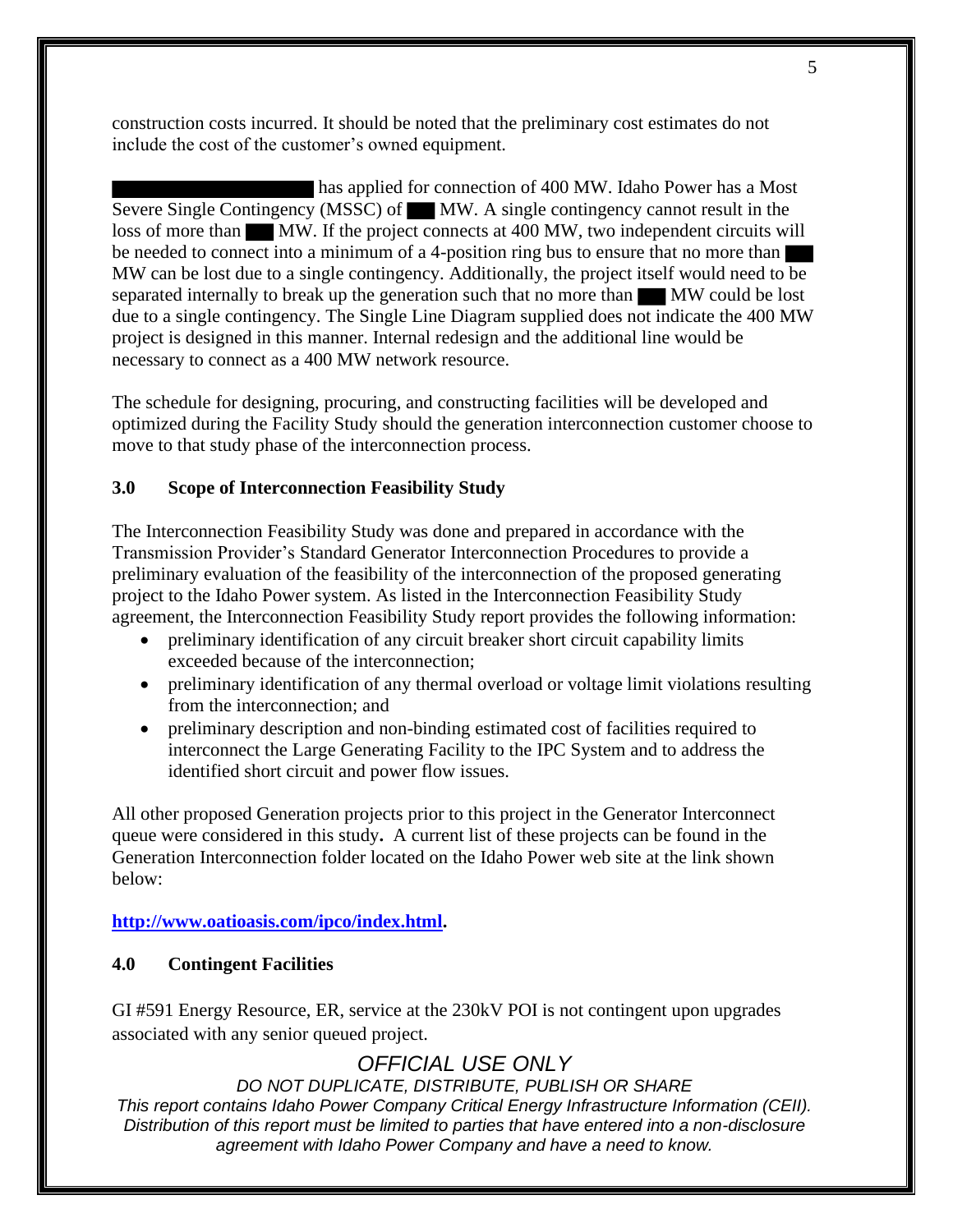IPC projects queue GI #530, GI #551, GI #557, GI #561, GI #567, GI #568, GI #570 and GI #588 are senior queued project in the affected area of IPC's transmission system. Idaho Power studied GI #591 with all Network Upgrades identified for GI #530, GI #551, GI #557, GI #561, GI #567, GI #568, GI #570 and GI #588 modeled as in service (Potential Contingent Facilities). No Contingent Facilities of the Network Transmission facility upgrades required by senior queue projects and their conceptual costs, have been preliminarily identified to be required for GI #591 Network Resource Interconnection Service. Contingent Facilities will be reviewed further and finalized during the System Impact Study. Changes to senior queued projects including in-service date and withdrawal from the queue, may trigger a restudy associated with GI #591 Network Resource, NR, service, (some or all the network upgrades identified for GI #530, GI #551, GI #557, GI #561, GI #567, GI #568, GI #570 and GI #588 may be required by GI #591. GI #590 was not included in the modeling for GI #591 as the project location is the same.

## **5.0 Description of Proposed Generating Project**

### **Assumptions**

The primary point of interconnection for GI #591 is located on IPC's 230kV line and the secondary point of interconnection is on IPC's 138 kV line. GI #591 Project's maximum generation is 400 MW. The

Project's projected Commercial Operation Date (COD) is

The GI #591 supplied Single Line Diagram indicates:

- GSU transformers with a MVA capacity each
- Total plant export limited to 400 MW at the 230kV primary POI
- All generation in voltage regulation (Reactive capability used to regulate voltage supply/absorb reactive)

## **6.0 Energy Resource (ER) Interconnection Service**

Energy Resource (ER) Interconnection Service allows the Interconnection Customer to connect its Generating Facility to Transmission Provider's transmission system and to be eligible to deliver electric output using firm or non-firm transmission capacity on an as available basis.

The GI #591 project has applied to connect to the Idaho Power transmission system for an injection of 400 MW with a 230kV interconnection at the primary point of interconnection on IPC's line and a 138 kV point of connection at the secondary point of interconnection on IPC's line. All generation projects in the area ahead of this project in the IPC generation queue and their associated transmission system improvements, with the exception of GI #590, were modeled in a

# *OFFICIAL USE ONLY*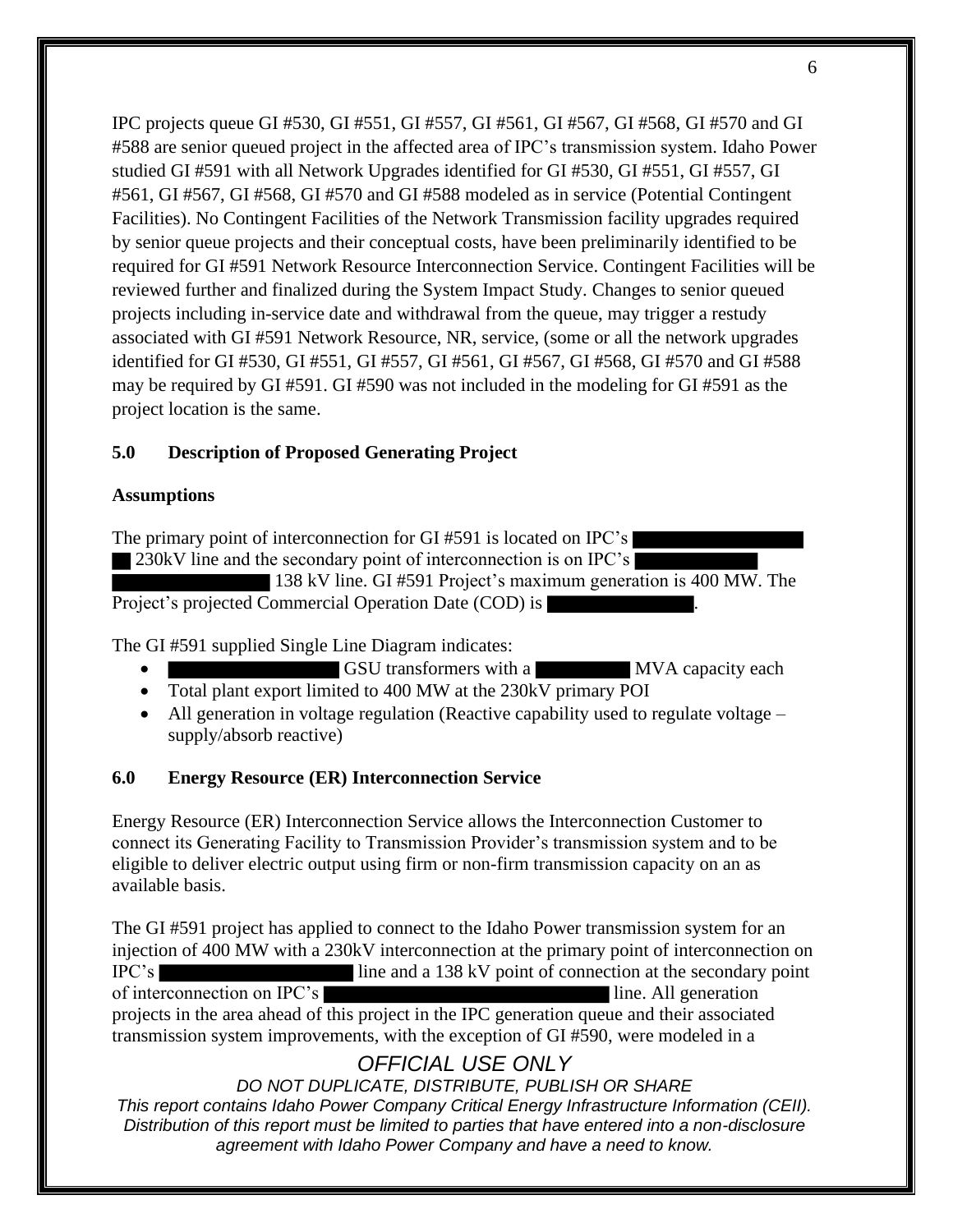preliminary power flow analysis to evaluate the feasibility of interconnecting GI #591.

## **6.1 Description of Substation/Transmission Facilities**

As an Energy Resource, a Transmission Service Request will be required to determine the specific Network Upgrades required to deliver the project output to a designated point of delivery. A System Impact Study will be required to determine the specific network upgrades required to integrate the project. Listed below are the required transmission facilities to interconnect the Project.

### **For 400 MW injected at the primary point of interconnection located on IPC's 230kV line:**

## **Substation/Transmission Interconnection Facilities:**

The proposed interconnection will require:

- o 230kV 3-position ring bus interconnection substation
- $\circ$  auto-bypass protection functionality for the series capacitors.

The actual station layout and detailed equipment requirements will be determined in the Facility Study should the interconnection customer choose to move to that study phase of the interconnection process.

## **Transmission Interconnection Facilities:**

The proposed interconnection will require:



## **For 400 MW injected at the secondary point of interconnection located on IPC's 138 kV line:**

This is not feasible

## **6.2 Description of Distribution Facilities**

No distribution facilities are directly impacted by this project.

# *OFFICIAL USE ONLY*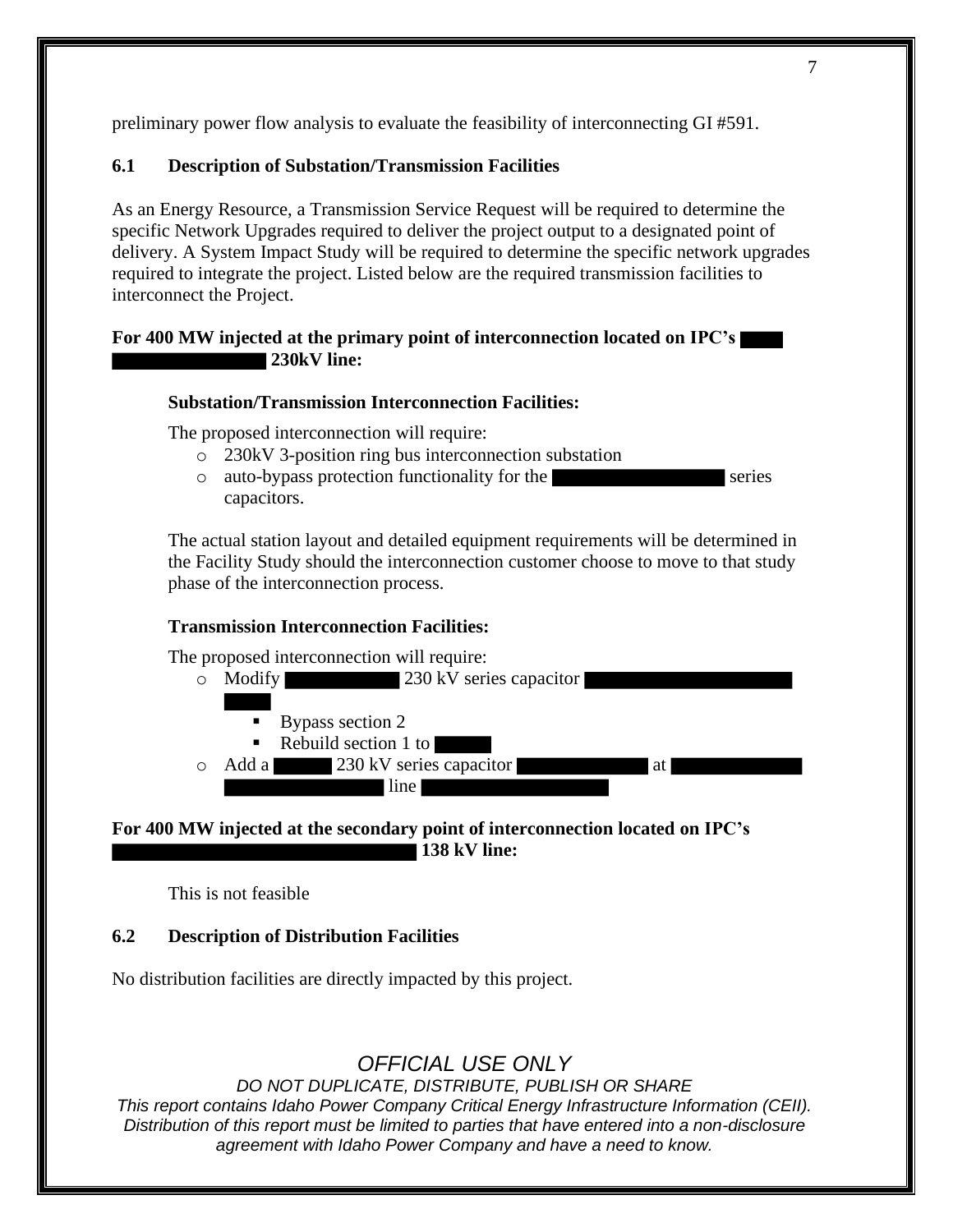### **6.3 Short Circuit Study Results**

• The facility does not exceed any of the breaker ratings on the Midpoint or Boise Bench terminals.

| Fault Study (w/o GI #591) |                  |         |         |
|---------------------------|------------------|---------|---------|
| <b>Location</b>           | $SLG(A)$ LTL (A) |         | 3PH(A)  |
| <b>Bus</b>                | 32393.6          | 25947.2 | 28449.8 |
| <b>Bus</b>                | 28262.9          | 24418.6 | 28075.9 |

| <b>Fault Study (w/ GI #591)</b> |         |         |         |
|---------------------------------|---------|---------|---------|
| <b>Location</b>                 | SLG(A)  | LTL(A)  | 3PH(A)  |
| <b>Bus</b>                      | 33192.2 | 26537   | 29554.4 |
| Bus                             | 28443.3 | 24989.9 | 28129.4 |

### **6.4 Electric System Protection Results and Grounding Requirements**

For 230kV line protection, the Transmission Provider's System Protection Department utilizes permissive and line differential protection schemes integrated with our existing digital communication infrastructure. Digital communication infrastructure for the interconnection customer's 230kV line terminal will be the responsibility of said interconnection customer.

# *OFFICIAL USE ONLY*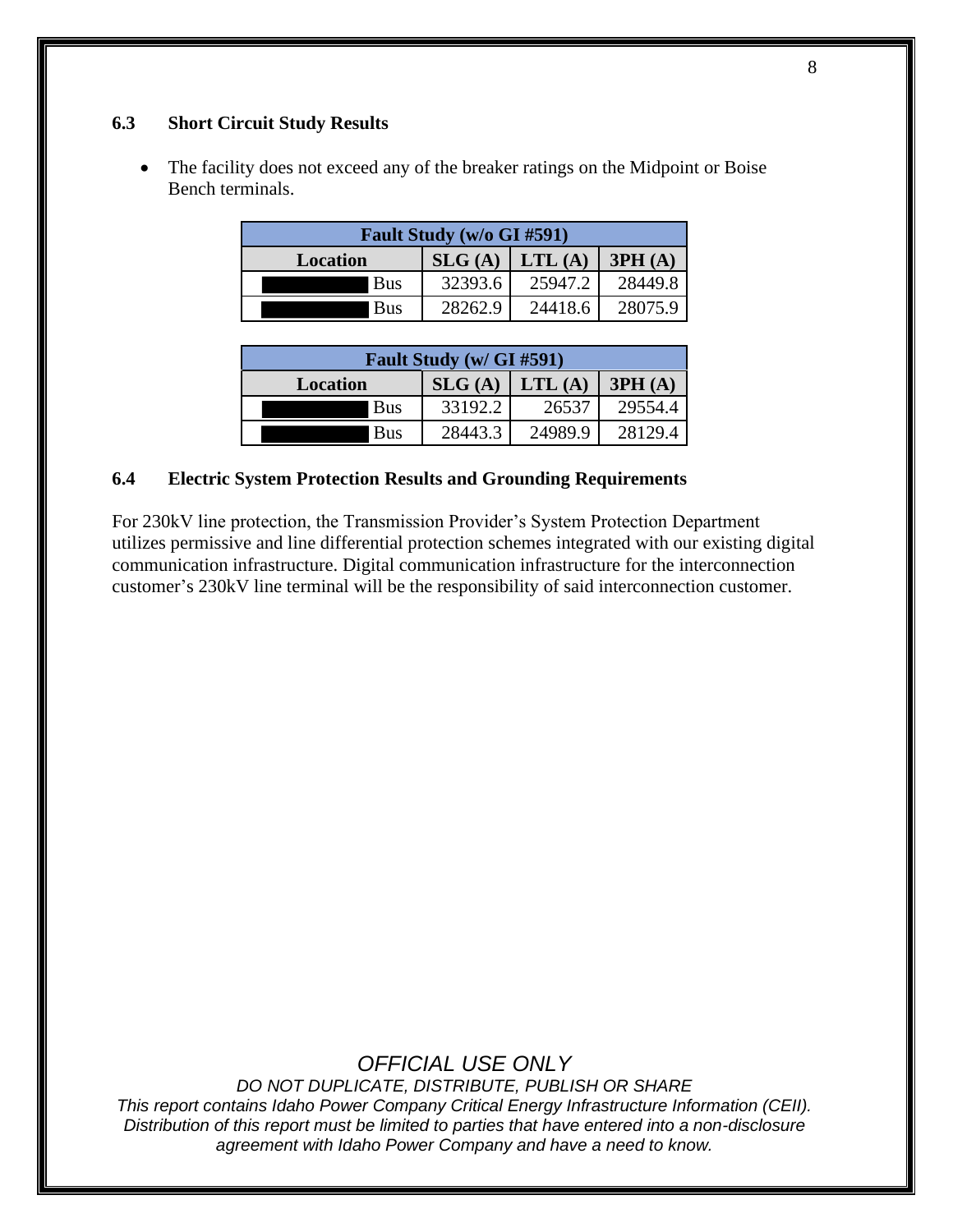### **6.5 Energy Resource Cost Estimates**

In Table 1 below a summary is provided of the generation interconnection facilities and conceptual costs required to interconnect the GI #591 project to the Transmission Provider's transmission system as an Energy Resource with 400 MW injected at the primary point of interconnection located on IPC's 230kV line.

| GI #591<br><b>Project</b><br>400 MW injected at the primary point of interconnection located on IPC's                                     |                 |  |  |  |
|-------------------------------------------------------------------------------------------------------------------------------------------|-----------------|--|--|--|
|                                                                                                                                           |                 |  |  |  |
| <b>Direct Assigned</b>                                                                                                                    | Cost            |  |  |  |
| Approximately 20% of a new 230kV 3 position ring bus<br>interconnection station<br>Air-break switches, breakers, metering, relaying, etc. | \$669,617.00    |  |  |  |
| <b>Network Assigned</b>                                                                                                                   |                 |  |  |  |
| Approximately 80% of a new 230kV 3 position ring bus<br>interconnection station                                                           | \$2,678,470.00  |  |  |  |
| Air-break switches, breakers, metering, relaying, etc.                                                                                    |                 |  |  |  |
| Auto-bypass protection functionality for the<br>series capacitors                                                                         | \$400,000.00    |  |  |  |
| 230 kV series capacitor<br>Modify                                                                                                         | \$1,000,000.00  |  |  |  |
| Bypass section 2<br>Rebuild section 1 to                                                                                                  |                 |  |  |  |
| 230 kV series capacitor<br>Add a<br>at the<br>line                                                                                        | \$7,000,000.00  |  |  |  |
| <b>Subtotal</b>                                                                                                                           | \$11,748,087.00 |  |  |  |
| Contingencies $(\sim 20.0\%)$ (1)                                                                                                         | \$2,349,617.40  |  |  |  |
| <b>Subtotal</b>                                                                                                                           | \$14,097,704.40 |  |  |  |
| Overheads $(-7.25%)$ (2)                                                                                                                  | \$1,022,083.57  |  |  |  |
| <b>Energy Resource – Total Estimated Cost (3)</b>                                                                                         | \$15,119,787.97 |  |  |  |

Table 1. Estimated GI #591 Project's Energy Resource Generation Interconnection Costs. 400 MW injection at primary point of interconnection.

# *OFFICIAL USE ONLY*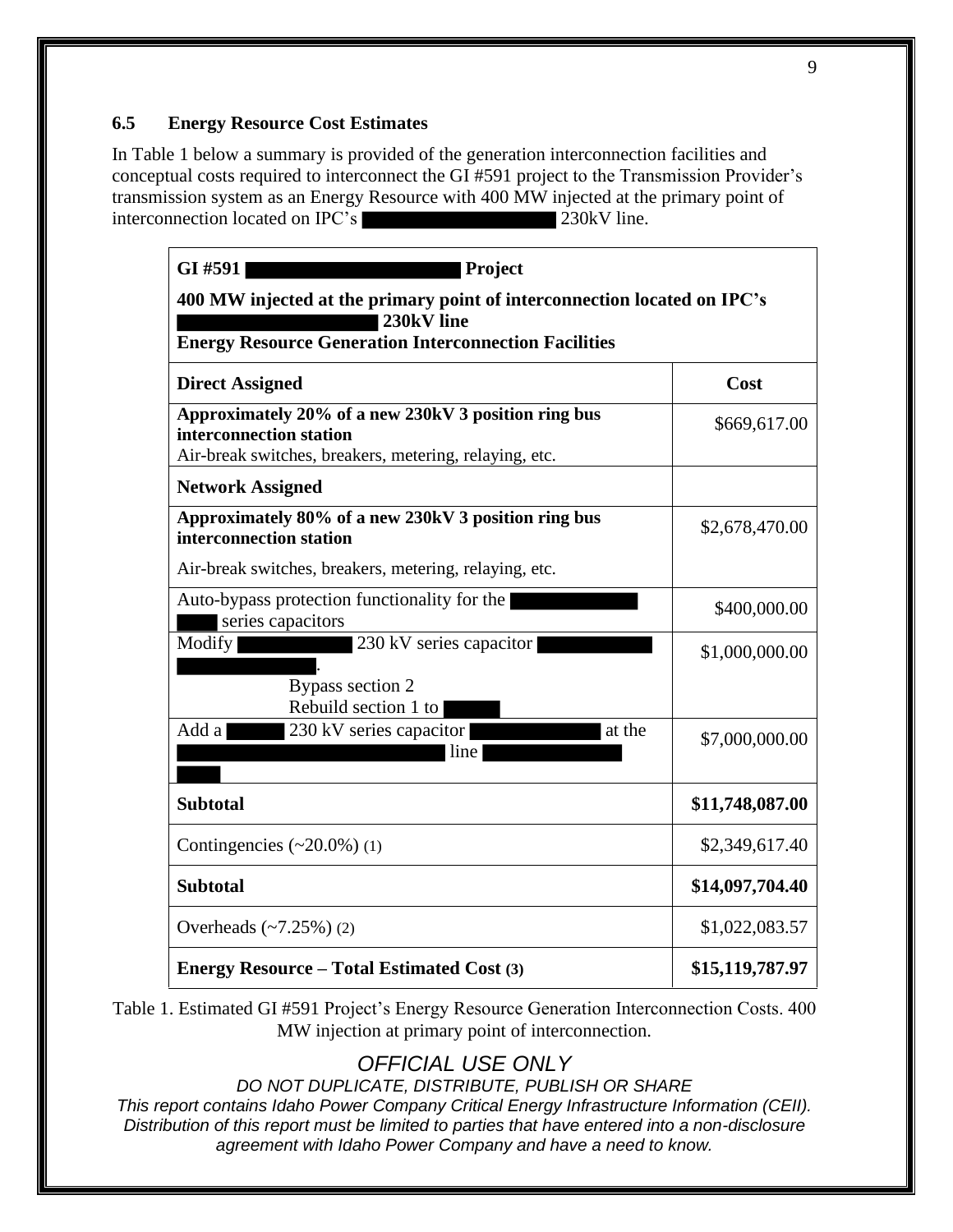(1) Contingency is added to cover the unforeseen costs in the estimate. These costs can include unidentified design components, material cost increases, labor estimate shortfalls, etc.

(2) Overhead costs cover the indirect costs associated with the Project.

- (3) This cost estimate includes direct equipment, material, labor, and overheads as shown.
	- Note that these estimates do not include the cost of the customer's equipment/facilities or required communication circuits for SCADA, PMU, and metering.
	- Note that the overhead rates are subject to change during the year.
	- These are estimated costs only and final charges to the customer will be based on the actual construction costs incurred.
	- These are non-binding conceptual level cost estimates that will be further refined upon the request and completion of the Facility Study.

The schedule for designing, procuring, and constructing facilities will be developed and optimized during the Facility Study should the generation interconnection customer choose to move to that study phase of the interconnection process.

#### **7.0 Network Resource (NR) Interconnection Service**

Network Resource Interconnection Service allows the Interconnection Customer to integrate its Generating Facility with the Transmission Provider's Transmission System in a manner comparable to that in which the Transmission Provider integrated its generating facilities to serve native load customers. The transmission system is studied under a variety of conditions to determine the transmission improvements/upgrades which are necessary. Network Resource Interconnection Service in and of itself does not convey Transmission Service.

### **7.1 Description of Power Flow Cases**

For the Network Resource Interconnection Service study, two power flow cases were used to study the Transmission Provider's transmission system with westbound and eastbound transmission flows to determine the required Network Transmission Upgrades.

The WECC 2020 Heavy Summer case was chosen as a power flow base case for the study. The case was modified to represent a summer month with high west to east (eastbound) transfers across .

For the second case, a WECC 2019 Light Winter operating case, was modified to represent a shoulder month condition with high east to west (westbound) transfers across

### **7.2 Power Flow Analysis Results**

Power Flow cases were run for the primary point of interconnection for GI #591 located on IPC's 230kV line and the secondary point of interconnection on IPC's 138 kV line. Two cases were run, reducing the

size for the GI #591 injection, in an effort to reduce network upgrades required.

. In planning studies, a

single contingency cannot result in a loss of greater than MW. In order to prevent this, if

# *OFFICIAL USE ONLY*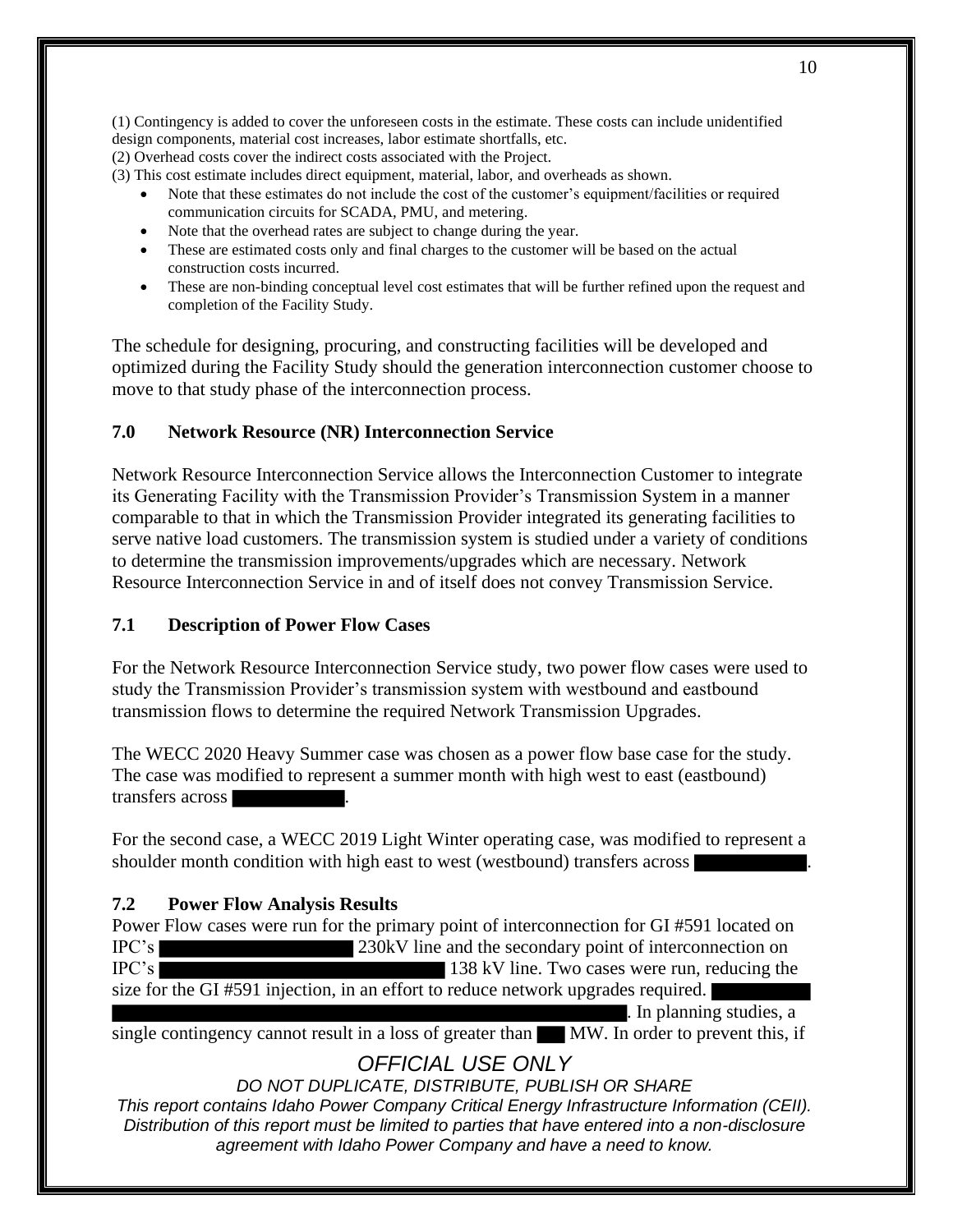is sized to inject greater than MW, the interconnection design will require two separate 230 kV lines connecting the plant to a 4-position ring bus. Also, the bus design at the power plant will be required to separate and isolate the generation such that no more than MW can trip due to a single contingency.

Due to extensive steady state and contingency overloads as well a insurmountable system topology and system protection hurdles, interconnection to the secondary POI at the 138 kV line is not feasible.

Results from the high westbound transfer case for 400 MW injection at the primary point of interconnection indicate the addition of the GI #591 project will result in steady state overloads and post-contingency overloads. The following list are the steady state and contingency overloads from the westbound transfer case. No steady state or contingency violations were identified in the eastbound transfer case.

- 1. 230 kV line
- 2. Add protection auto bypass functionality to 230 kV series capacitors

Results from the high westbound transfer case for 330 MW injection at the primary point of interconnection indicate the addition of the GI #591 project will result in steady state overloads and post-contingency overloads. The following list are the steady state and contingency overloads from the westbound transfer case. No steady state or contingency violations were identified in the eastbound transfer case.

- 1. 230 kV line
- 2. Add protection auto bypass functionality to 230 kV series capacitors

#### **7.3 Network Resource Transmission Upgrades**

From the power flow/contingency analysis, the following Network Transmission upgrades were identified for the integration of GI #591. A System Impact Study will ultimately be required to determine the specific network upgrades required to integrate the project.

Primary point of interconnection, 400 MW injection

- 1. Modify 230 kV series capacitor
	- Bypass section 2
	- Rebuild section 1 to

line

2. Add a  $230 \text{ kV}$  series capacitor at the at the  $\blacksquare$ 

# *OFFICIAL USE ONLY*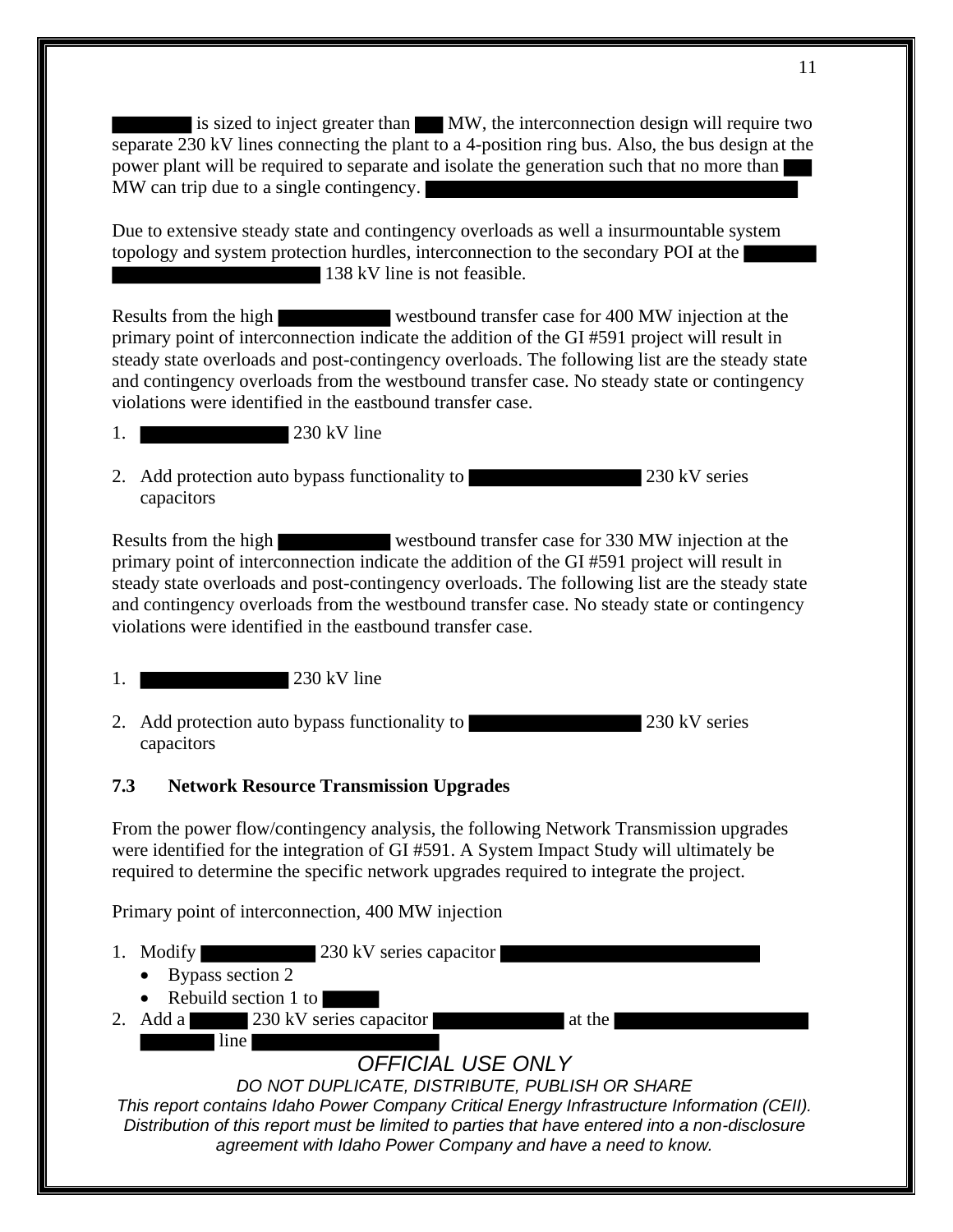- 3. Rebuild the  $230 \text{ kV}$  line to
- 4. Add protection auto bypass functionality to 230 kV series capacitors.

Primary point of interconnection, 330MW injection



IPC projects queue GI #530, GI #551, GI #557, GI #561, GI #567, GI #568, GI #570 and GI #588 are senior queued project in the affected area of IPC's transmission system. Idaho Power studied GI #591 with all Network Upgrades identified for GI #530, GI #551, GI #557, GI #561, GI #567, GI #568, GI #570 and GI #588 modeled as in service (Potential Contingent Facilities). No Contingent Facilities of the Network Transmission facility upgrades required by senior queue projects and their conceptual costs, have been preliminarily identified to be required for GI #591 Network Resource Interconnection Service. These Contingent Facilities will be reviewed further and finalized during the System Impact Study. Changes to senior queued projects including in-service date and withdrawal from the queue, may trigger a restudy associated with GI #591 Network Resource, NR, service, (some or all the network upgrades identified for senior queued projects may be required by GI #591. GI #590 was not included in the modeling for GI #591 as the project location is the same.

## **7.4 Network Resource Cost Estimate**

In Table 2 below a summary is provided of the generation interconnection facilities and conceptual costs required to interconnect the GI #591 project to the Transmission Provider's transmission system as a Network Resource with 400 MW injected at the primary point of interconnection located on IPC's 230kV line.

*OFFICIAL USE ONLY DO NOT DUPLICATE, DISTRIBUTE, PUBLISH OR SHARE This report contains Idaho Power Company Critical Energy Infrastructure Information (CEII). Distribution of this report must be limited to parties that have entered into a non-disclosure*  **GI #591 Project 400 MW injected at the primary point of interconnection located on IPC's 230kV line Network Resource Generation Interconnection Facilities**

*agreement with Idaho Power Company and have a need to know.*

12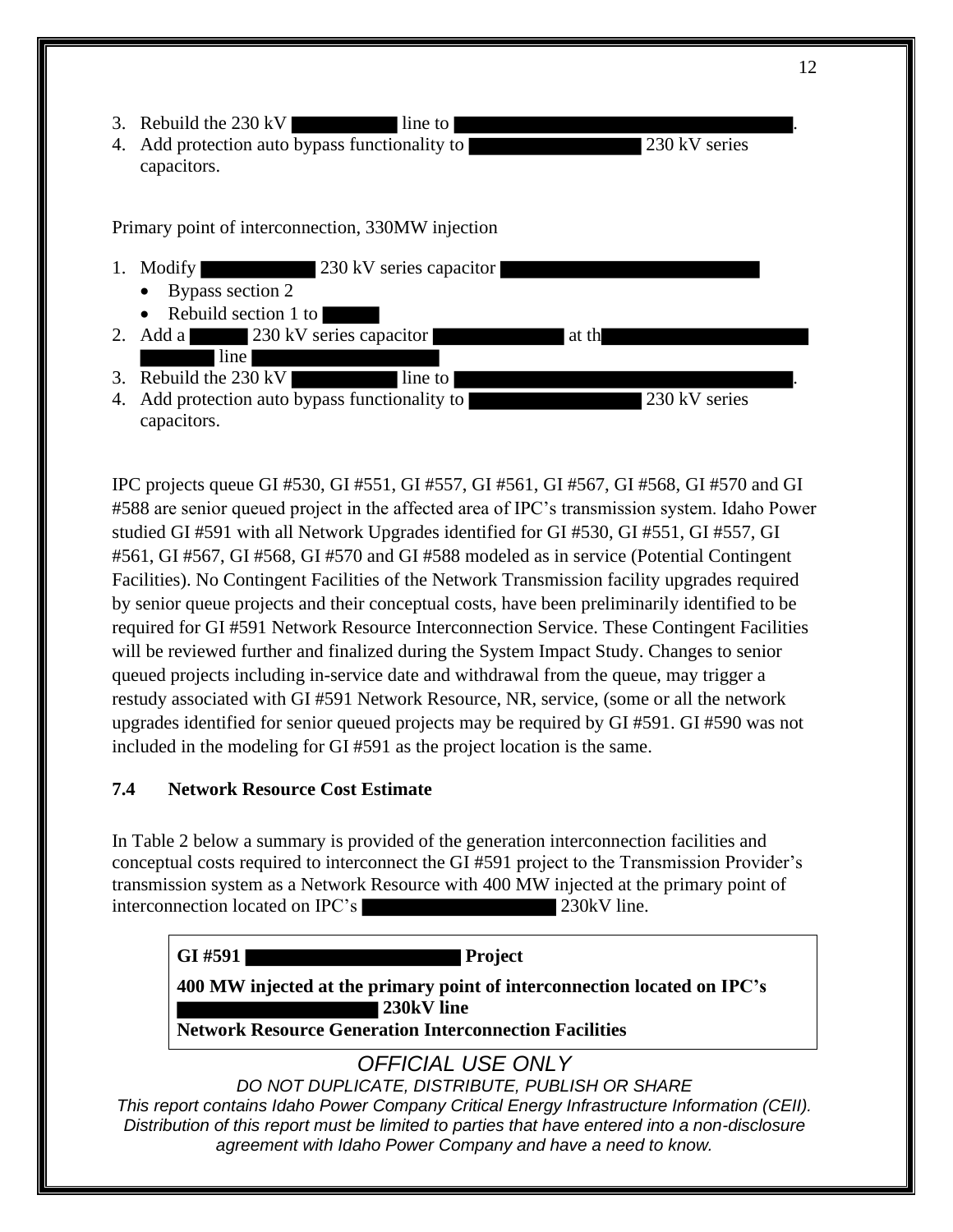| <b>Direct Assigned</b>                                                                                                                    | Cost            |
|-------------------------------------------------------------------------------------------------------------------------------------------|-----------------|
| Approximately 20% of a new 230kV 4 position ring bus<br>interconnection station<br>Air-break switches, breakers, metering, relaying, etc. | \$800,000.00    |
| <b>Network Assigned</b>                                                                                                                   |                 |
| Approximately 80% of a new 230kV 4 position ring bus<br>interconnection station                                                           | \$3,200,000.00  |
| Air-break switches, breakers, metering, relaying, etc.                                                                                    |                 |
| Auto-bypass protection functionality for the<br>series capacitors                                                                         | \$400,000.00    |
| Modify<br>230 kV series capacitor                                                                                                         | \$1,000,000.00  |
| 230 kV series capacitor<br>Add a<br>at the<br>line                                                                                        | \$7,000,000.00  |
| Rebuild the 230 kV<br>line to                                                                                                             | \$36,221,812.00 |
| <b>Subtotal</b>                                                                                                                           | \$48,621,812.00 |
| Contingencies $(\sim 20.0\%)$ (1)                                                                                                         | \$9,724,362.40  |
| <b>Subtotal</b>                                                                                                                           | \$58,346,174.40 |
| Overheads $(-7.25%)$ (2)                                                                                                                  | \$4,230,097.64  |
| <b>Energy Resource – Total Estimated Cost (3)</b>                                                                                         | \$62,576,272.04 |

Table 2. Estimated GI #591 Project's Network Resource Generation Interconnection Costs. 400 MW injection at primary point of interconnection.

(1) Contingency is added to cover the unforeseen costs in the estimate. These costs can include unidentified design components, material cost increases, labor estimate shortfalls, etc.

(2) Overhead costs cover the indirect costs associated with the Project.

(3) This cost estimate includes direct equipment, material, labor, and overheads as shown.

- Note that these estimates do not include the cost of the customer's equipment/facilities or required communication circuits for SCADA, PMU, and metering.
- Note that the overhead rates are subject to change during the year.
- These are estimated costs only and final charges to the customer will be based on the actual construction costs incurred.
- These are non-binding conceptual level cost estimates that will be further refined upon the request and completion of the Facility Study.

In Table 3 below a summary is provided of the generation interconnection facilities and

# *OFFICIAL USE ONLY*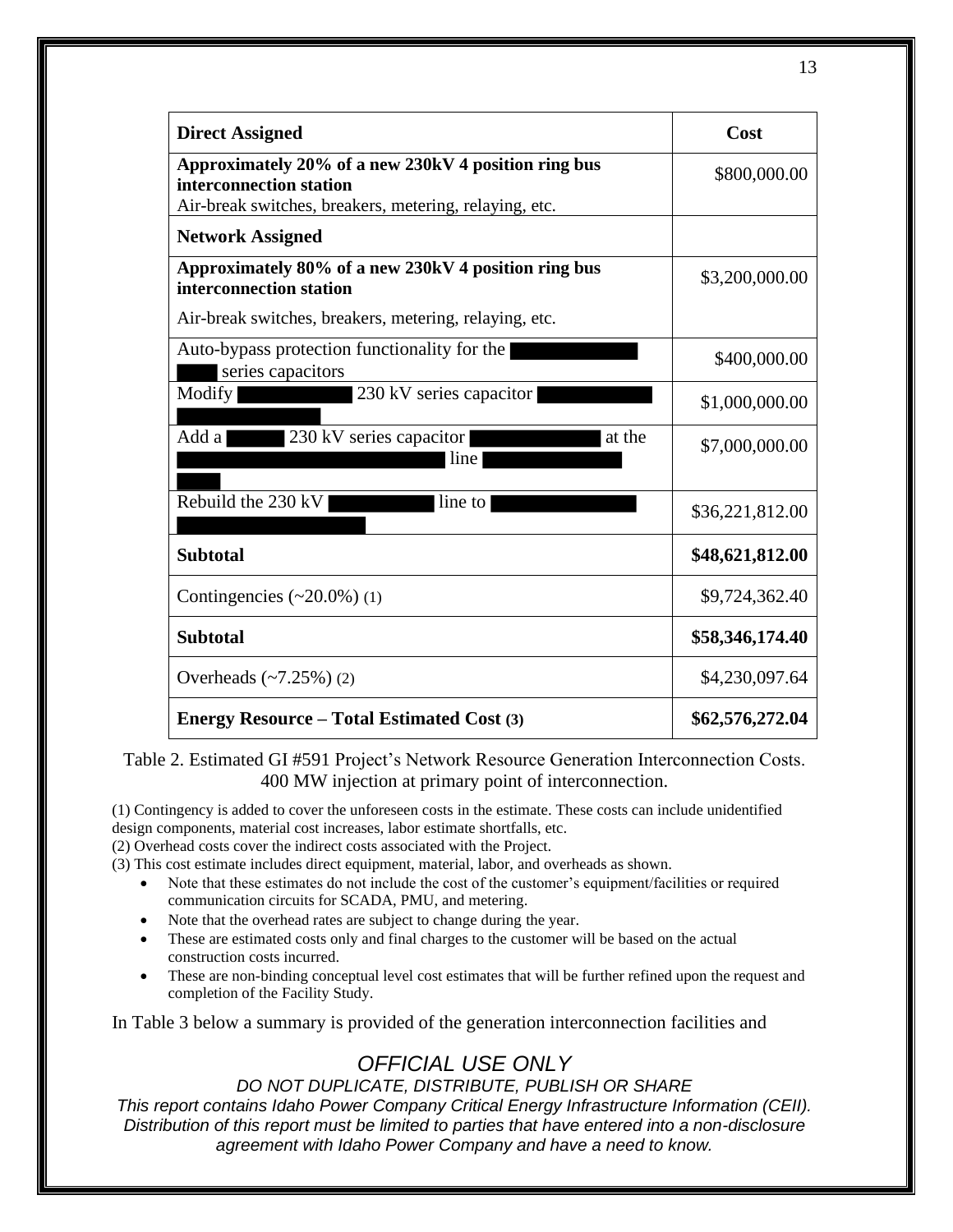conceptual costs required to interconnect the GI #591 project to the Transmission Provider's transmission system as a Network Resource with 330 MW injected at the primary point of interconnection located on IPC's 230kV line.

| GI #591<br><b>Project</b>                                                                                                                               |                 |  |  |  |
|---------------------------------------------------------------------------------------------------------------------------------------------------------|-----------------|--|--|--|
| 330 MW injected at the primary point of interconnection located on IPC's<br>230kV line<br><b>Network Resource Generation Interconnection Facilities</b> |                 |  |  |  |
|                                                                                                                                                         |                 |  |  |  |
| <b>Direct Assigned</b>                                                                                                                                  | Cost            |  |  |  |
| Approximately 20% of a new 230kV 3 position ring bus<br>interconnection station<br>Air-break switches, breakers, metering, relaying, etc.               | \$669,617.00    |  |  |  |
| <b>Network Assigned</b>                                                                                                                                 |                 |  |  |  |
| Approximately 80% of a new 230kV 3 position ring bus<br>interconnection station                                                                         | \$2,678,470.00  |  |  |  |
| Air-break switches, breakers, metering, relaying, etc.                                                                                                  |                 |  |  |  |
| Auto-bypass protection functionality for the<br>series capacitors                                                                                       | \$400,000.00    |  |  |  |
| 230 kV series capacitor<br>Modify                                                                                                                       | \$1,000,000.00  |  |  |  |
| 230 kV series capacitor<br>Add a<br>at the<br>line                                                                                                      | \$7,000,000.00  |  |  |  |
| Rebuild the 230 kV<br>line to                                                                                                                           | \$36,221,812.00 |  |  |  |
| <b>Subtotal</b>                                                                                                                                         | \$47,969,899.00 |  |  |  |
| Contingencies $(\sim 20.0\%)$ (1)                                                                                                                       | \$9,593,979.80  |  |  |  |
| <b>Subtotal</b>                                                                                                                                         | \$57,563,878.80 |  |  |  |
| Overheads $(-7.25%)$ (2)                                                                                                                                | \$4,173,381.21  |  |  |  |
| <b>Energy Resource - Total Estimated Cost (3)</b>                                                                                                       | \$61,737,260.01 |  |  |  |

Table 3. Estimated GI #591 Project's Network Resource Generation Interconnection Costs. 330 MW injection at primary point of interconnection.

(1) Contingency is added to cover the unforeseen costs in the estimate. These costs can include unidentified design components, material cost increases, labor estimate shortfalls, etc.

# *OFFICIAL USE ONLY*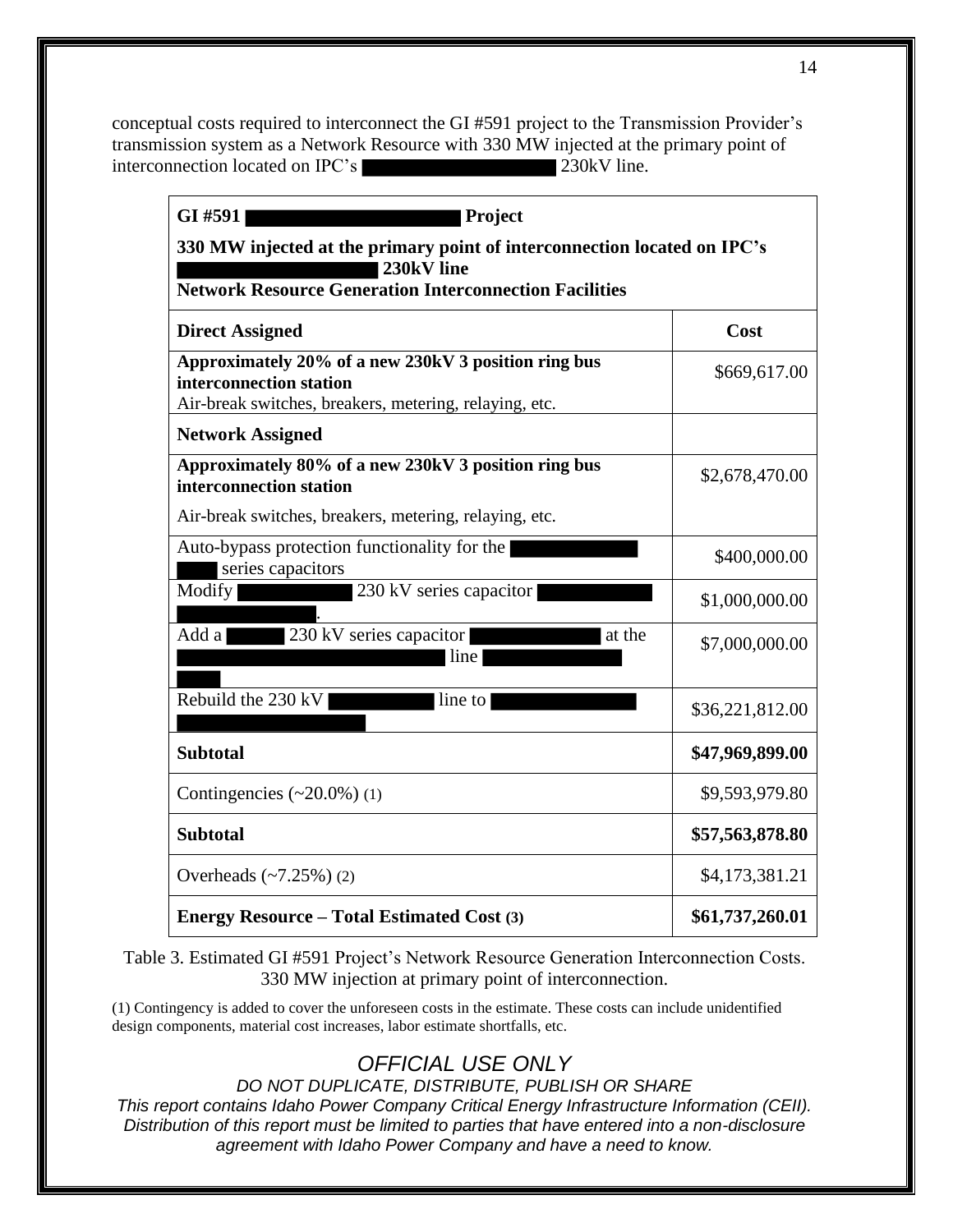(2) Overhead costs cover the indirect costs associated with the Project.

- (3) This cost estimate includes direct equipment, material, labor, and overheads as shown.
	- Note that these estimates do not include the cost of the customer's equipment/facilities or required communication circuits for SCADA, PMU, and metering.
	- Note that the overhead rates are subject to change during the year.
	- These are estimated costs only and final charges to the customer will be based on the actual construction costs incurred.
	- These are non-binding conceptual level cost estimates that will be further refined upon the request and completion of the Facility Study.

The schedule for designing, procuring, and constructing facilities will be developed and optimized during the Facility Study should the generation interconnection customer choose to move to that study phase of the interconnection process.

### **8.0 Description of Operating Requirements**

It is the generation project's responsibility to provide reactive power capability of the project to have a power factor operating range of at least 0.95 leading (absorbing) to at least 0.95 lagging (supplying) at the POI over the range of real power output (up to maximum output of the project.

Identification of any additional equipment required at the plant to meet Idaho Power reactive power capability interconnection requirements will be provided in the System Impact Study if the generation interconnection customer chooses to move to the next study phase of the interconnection process.

GI #591 will be required to control voltage in accordance with a voltage schedule as provided by Idaho Power Grid Operations, and GI#591 will be required to manage the real power output of their stated generation at the project's POI.

The project(s) is required to comply with the applicable Voltage and Current Distortion Limits found in IEEE Standard 519-1992 *IEEE Recommended Practices and Requirements for Harmonic Control in Electrical Power Systems*.

Installation of phasor measurement unit devices at the POI and maintenance costs associated with communication circuits needed to stream PMU data will also be required to be provided to interconnect GI #591. The specific costs associated with the IPC requirements for interconnection customers with aggregate facilities larger than 20 MW to provide PMU data to IPC will be identified in the Facility Study should the generation interconnection customer choose to proceed to that phase of the interconnection process. Also, it may be beneficial for for their own modeling compliance requirements, to install additional PMU devices at their facilities to monitor the generations sources separately.

Additional operating requirements for this project may be identified in the System Impact study when it is performed.

# *OFFICIAL USE ONLY*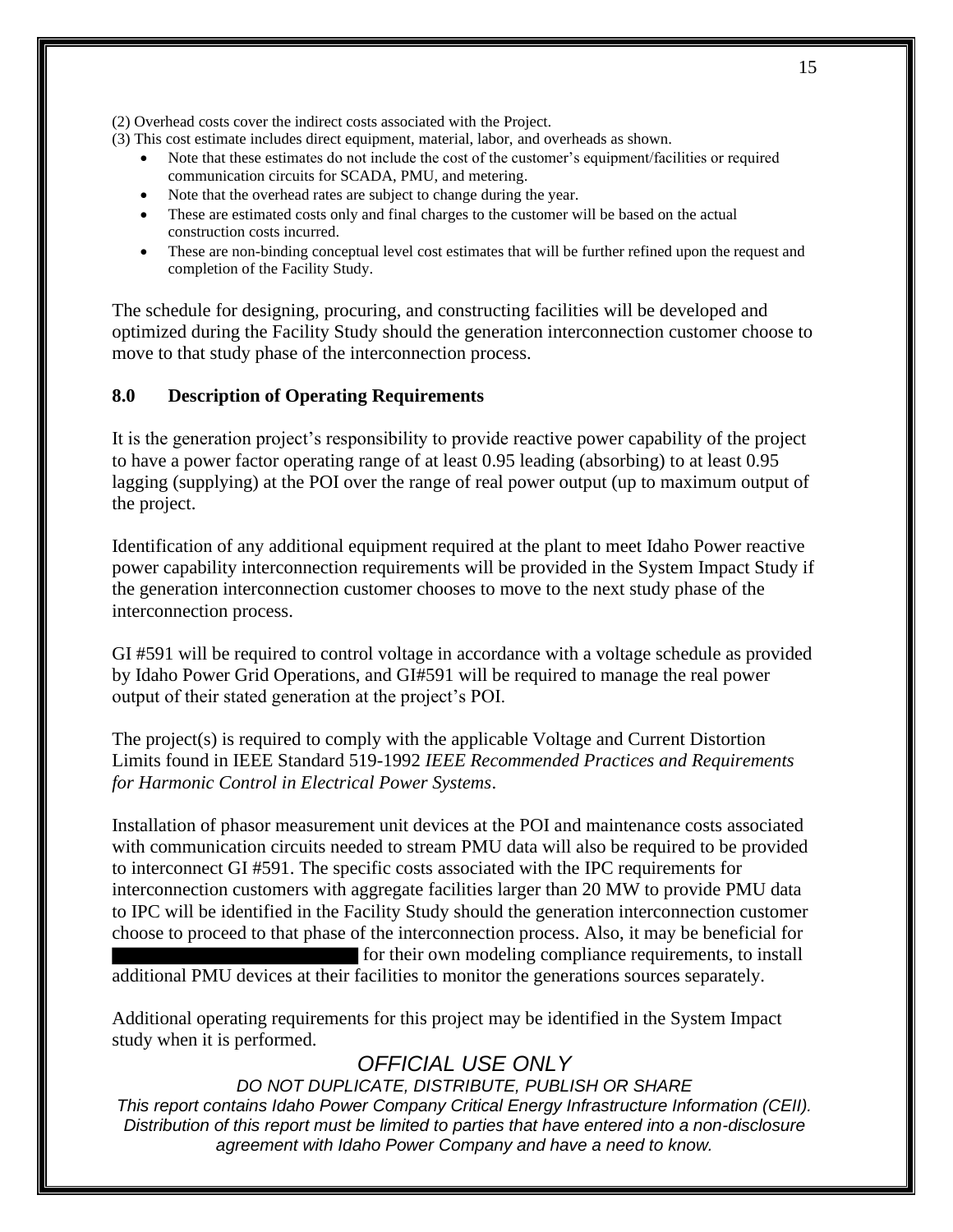#### **9.0 Conclusion**

GI #591 can be interconnected to the Idaho Power transmission system at the primary POI on IPC's 230 kV line. Interconnection at the secondary POI on IPC's 138 kV line is not feasible.

Interconnection requirements detailed in Section 6.5 are required to interconnect the project as an Energy Resource at the 230kV POIs given.

| ER     | <b>Primary POI</b> | <b>Secondary POI</b> |
|--------|--------------------|----------------------|
| 400 MW | \$15,119,788       |                      |

If the project connects as a Network Resource, the cost to integrate the project are estimated to be:

| NR     | <b>Primary POI</b> | <b>Secondary POI</b> |
|--------|--------------------|----------------------|
| 400 MW | \$62,576,272       | NA                   |
| 330 MW | \$61,737,260       | <b>NA</b>            |

Details are given in section 7.4. For the project to connect as NR, the  $\blacksquare$  MW MSSC requirement would need to be resolved. The Network Resource connection is also reliant on network facility upgrades identified in senior queued generation interconnection.

IPC projects queue GI #530, GI #551, GI #557, GI #561, GI #567, GI #568, GI #570 And GI #588 are senior queued project in the affected area of IPC's transmission system. Idaho Power studied GI #590 with all Network Upgrades identified for GI #530, GI #551, GI #557, GI #561, GI #567, GI #568, GI #570 and GI #588 modeled as in service (Potential Contingent Facilities). No Contingent Facilities of the Network Transmission facility upgrades required by senior queue projects and their conceptual costs, have been preliminarily identified to be required for GI #591 Network Resource Interconnection Service. These Contingent Facilities will be reviewed further and finalized during the System Impact Study.

A System Impact Study is required to determine the specific Transmission Network Upgrades required to integrate the project as a Network Resource and to evaluate the system impacts (thermal overload, voltage, transient stability, reactive margin). Generator interconnection service (either as an Energy Resource or a Network Resource) does not in any way convey any right to deliver electricity to any specific customer or point of delivery. A Transmission Service Request will be required to study the Transmission System Impacts.

# *OFFICIAL USE ONLY*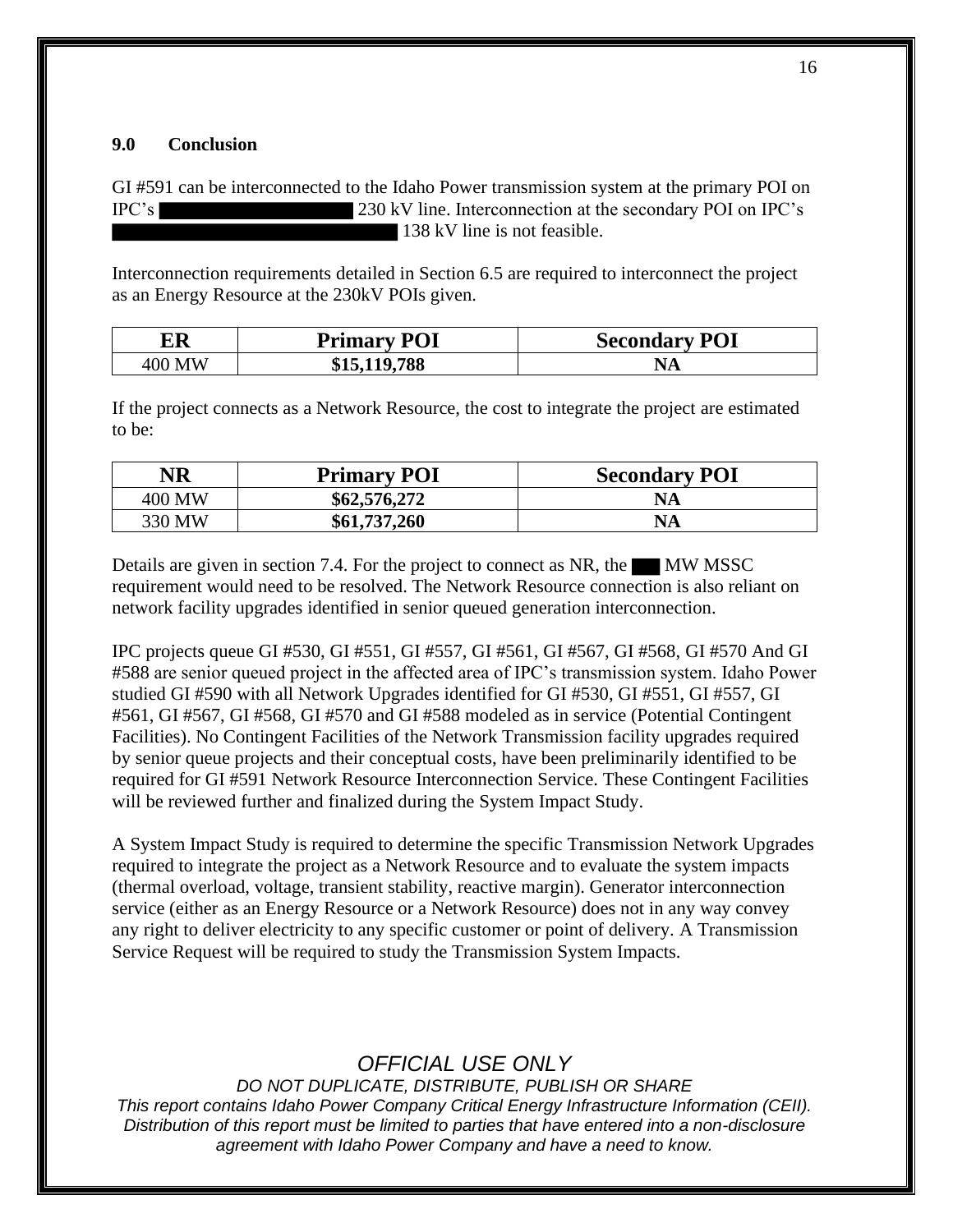#### **APPENDIX A**

#### **A-1.0 Method of Study**

The Feasibility Study plan inserts the Project up to the maximum requested injection into the selected Western Electricity Coordinating Council (WECC) power flow case and then, using Power World Simulator or GE's Positive Sequence Load Flow (PSLF) analysis tool, examines the impacts of the new resource on Idaho Power's transmission system (lines, transformers, etc.) within the study area under various operating and outage scenarios. The WECC and Idaho Power reliability criteria and Idaho Power operating procedures were used to determine the acceptability of the configurations considered. The WECC case is a recent case modified to simulate stressed but reasonable pre-contingency energy transfers utilizing the IPC system. For distribution feeder analysis, Idaho Power utilizes DNV·GL's Synergi Electric software and EPRI's OpenDSS software.

#### **A-2.0 Acceptability Criteria**

The following acceptability criteria were used in the power flow analysis to determine under which system configuration modifications may be required:

The continuous rating of equipment is assumed to be the normal thermal rating of the equipment. This rating will be as determined by the manufacturer of the equipment or as determined by Idaho Power. Less than or equal to 100% of continuous rating is acceptable.

Idaho Power's Voltage Operating Guidelines were used to determine voltage requirements on the system. These states, in part, that distribution voltages, under normal operating conditions, are to be maintained within plus or minus 5% (0.05 per unit) of nominal everywhere on the feeder. Therefore, voltages greater than or equal to 0.95 pu voltage and less than or equal to 1.05 pu voltage are acceptable.

Voltage flicker during starting or stopping the generator is limited to 5% as measured at the point of interconnection, per Idaho Power's T&D Advisory Information Manual.

Idaho Power's Reliability Criteria for System Planning was used to determine proper transmission system operation.

All customer generation must meet IEEE 519 and ANSI C84.1 Standards.

All other applicable national and Idaho Power standards and prudent utility practices were used to determine the acceptability of the configurations considered.

The stable operation of the system requires an adequate supply of volt-amperes reactive (VAr or VArs) to maintain a stable voltage profile under both steady-state and dynamic system conditions. An inadequate supply of VArs will result in voltage decay or even collapse under the worst conditions.

Equipment/line/path ratings used will be those that are in use at the time of the study or that

# *OFFICIAL USE ONLY*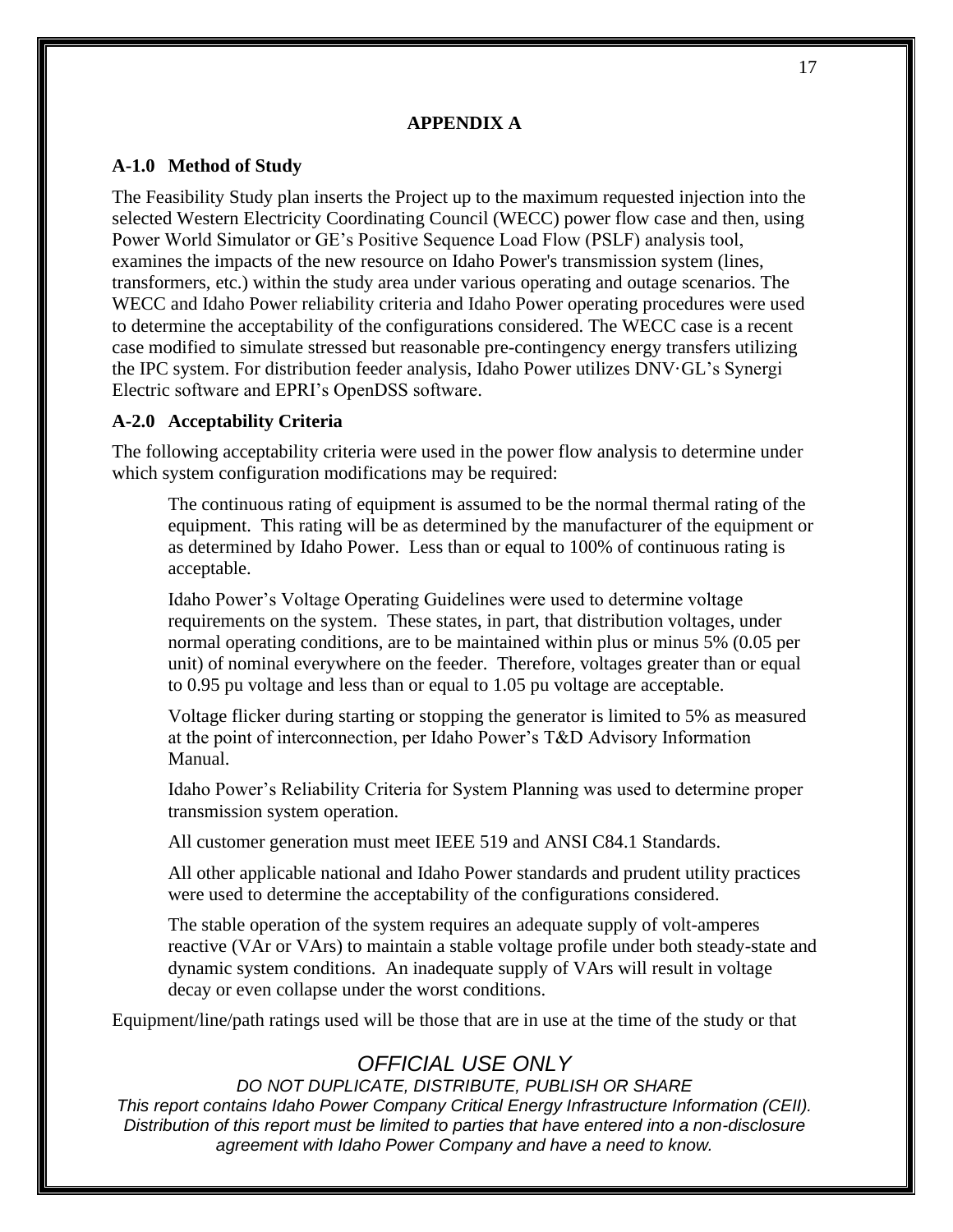are represented by IPC upgrade projects that are either currently under construction or whose budgets have been approved for construction in the near future. All other potential future ratings are outside the scope of this study. Future transmission changes may, however, affect current facility ratings used in the study.

## **A-3.0 Electrical System Protection Guidance**

IPC requires electrical system protection per Facility Connection Requirements found on the Idaho Power Web site,

**https://docs.idahopower.com/pdfs/BusinessToBusiness/FacConnReq.pdf**

## **A-4.0 WECC Coordinated Off-Nominal Frequency Load Shedding and Restoration Requirements**

IPC requires frequency operational limits to adhere to WECC Under-frequency and Overfrequency Limits per the WECC Coordinated Off-Nominal Frequency Load Shedding and Restoration Requirements available upon request.

# *OFFICIAL USE ONLY*